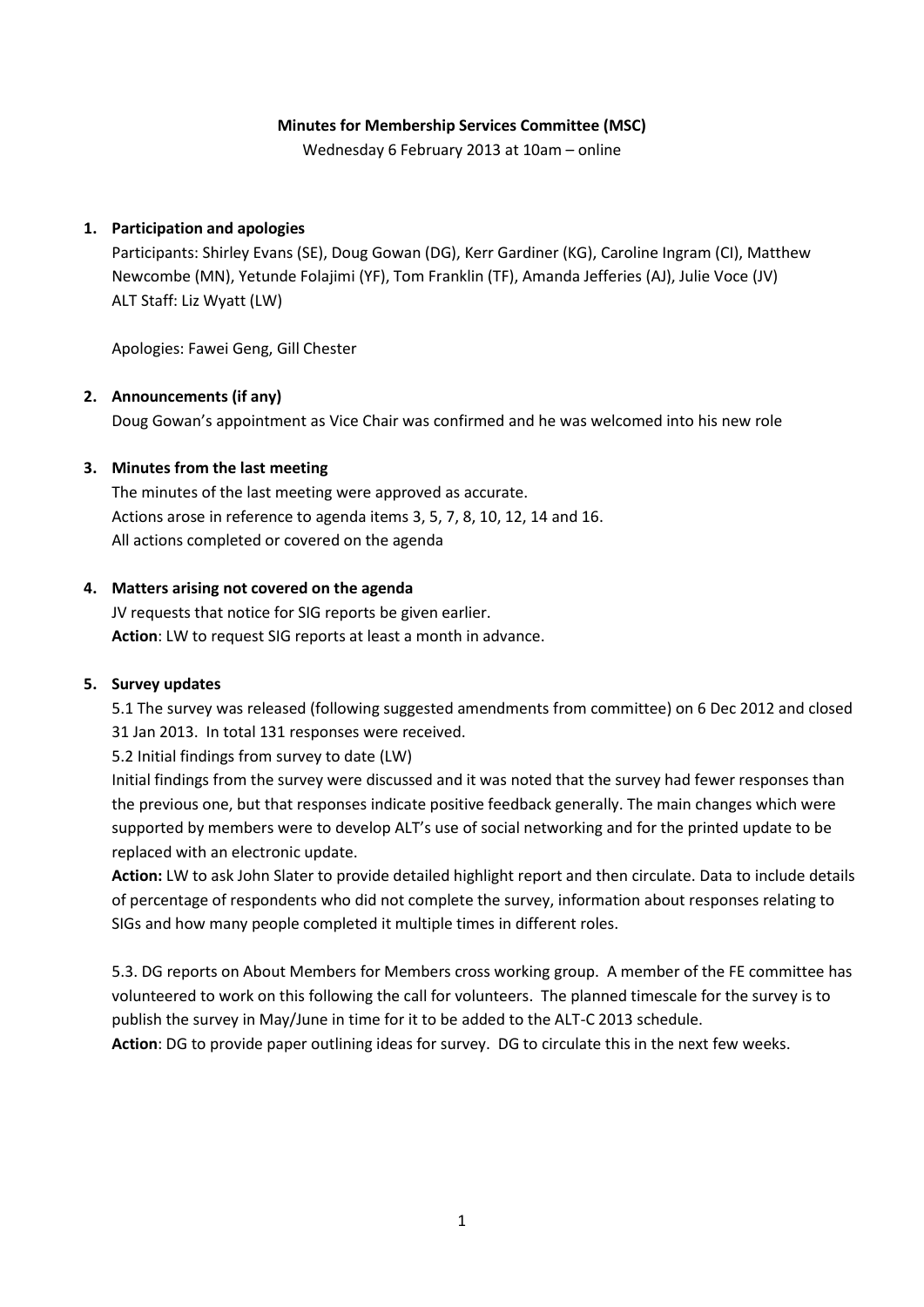# **6. ALT Special Interest Groups (All)**

6.1 SIG reports

# M25-LT group

Event held at the University of Greenwich on 21st November. Planning has already started for the next meeting to be held at the Royal Vet College in Camden on 21st March and is expected to include a panel session on lecture capture and presentations on WebPA and Learning Analytics.

Eoin McDonnell has now left due to taking up a position in the private sector. Leo Havemann from Birkbeck, University of London has joined. The committee are due to meet on 11th February to discuss future activities

# The Games and Learning SIG

Met in Edinburgh for a two-day event on 15/16 November. Currently has 86 members signed up to the Ning site. In the final stages of drafting a white paper on games and learning in Further and Higher education and have had two online meetings (12 October + 7 December) with an extended meeting/seminar on 14 February.

# ALT Scotland

The ALT-Scotland SIG held their most recent meeting on the 17th January where it agreed on a number of actions, namely: To invite FE colleagues to apply for the remaining 2 vacancies on the steering committee to make sure the SIG has a more balanced representation. Twitter Hashtag decided as #ALTScot . Will continue to explore activity, including policy and strategy, around open education and OERs in Scottish institutions. Next event on 20th June at GCU and steering committee meeting will take place on the 22 April at GCU.

# OERSIG

The SIG has discussed a list of possible actions to take things forward with a view to particularly recruiting some of the SCORE Fellows (many of whom are already active ALT members) to become more involved in leading SIG activities. With Open Education week coming up, the SIG officers will discuss with Caroline Greves, whether ALT could run a webinar in this context.

**Action**: LW to circulate SIG/RIG reports to all members

# 6.2 Proposed additions to SIG reporting (SE)

SE proposes formalising SIG/RIG reporting in line with ToR and proposes a template for reporting which details specific areas including: Membership numbers, latest developments, news, events, current areas of focus, areas of change, future plans, and recruitment (including target groups). Report to continue to be provided by chairs every January before MSC meeting.

MSC committee members to join a SIG/RIG if they are not already a member of one. This will provide additional input alongside the official chair's report.

All in agreement to continue with Chair of SIGs report received at beginning of Jan.

**Action:** LW to circulate list of SIGS and RIGS. Members to volunteer to join a relevant SIG or RIG.

**Action:** Draft reporting template to be circulated to MSC members and chairs of SIG/RIGs. Reponses and thoughts to be given by 28 Feb

**Action:** for next meeting. SE to find out when current SIGS are due for renewal in line with policy. In addition to find out if LERSIG wish to continue. Add agenda item in next meeting. SIGS are supposed to send copies of their minutes to the MSC.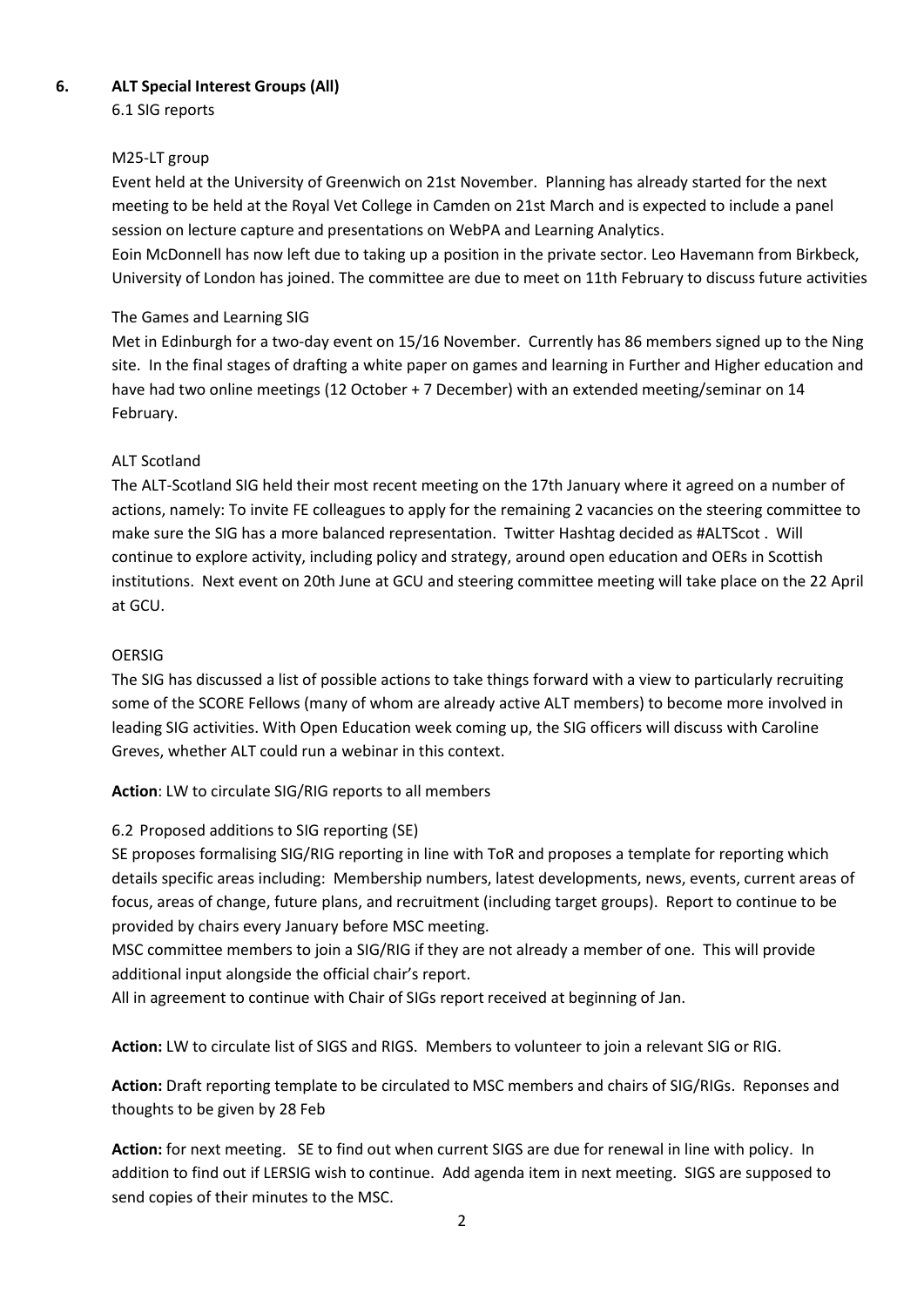**Action**: SE to consider ALT policy document.

# **7 Membership (LW)**

The committee received the membership report from LW. The committee noted the report overall and discussed the following points in detail:

Recruitment across all membership categories remains steady and continues to go well. There is some on-going chasing for renewals for Organisational and Sponsoring Members who are late renewing for 2012/13. It was also noted that the number of members who have chosen to receive the printed edition of the journal is significantly lower as was anticipated prior to the journal transfer to Open Access.

The renewal process for Organisational and Sponsoring Members for 2013/14 is due to start soon. The committee also discussed the annual setting of membership fees across all categories. As not all required information was to hand, SE as chair undertook to liaise with the committee following the meeting and this is included as a note to these minutes below.

**Action**: LW to circulate final year figures to the committee as they are produced for the Annual Report as in previous years.

# **8 Terms of Reference (TORs ) (SE)**

In discussion with the committee, SE proposed that members should choose an area of activity outlined in the TORs each and to take a proactive approach to engaging with their chosen area. The following were noted: JV and KG interested in taking SIG review process forward;

All to continue to represent ALT and its members at events and ALT-C;

TF with members of the CDG are working on the development of CMALT;

All - To provide input on events and webinars. This is currently managed via the survey and the digest. In addition By the Members for the Members survey would provide this information.

In regards to "Advising and development of ALT's online membership service include social media. Cross over with the publications media" members asked for clarification how this area is developed, particularly as it overlaps in part with the work of the Publications Committee. JV who is a member of both committees could provide a potential link.

**Action**: SE and LW to liaise with Anna Davidge to discuss how work in this area may be taken forward in a joint basis.

# **9 CMALT (LW and TF)**

The Committee noted that the CDG will meet on 19 Feb after the MSC and that thus no formal report from the meeting was available. TF and LW provided a verbal update on the areas of work currently underway: CMALT Australasia launched, Quality Assurance assessments underway and Civi CMALT workflow progressing quickly. SE reported on CMALT initiative JISCTechDis scheme

**Action:** LW to circulate CMALT report after CDG meeting.

# **10 Events report (CG)**

The Committee received the events reported provided by Caroline Greves

In relation to the report, DG asks if VAT can be reclaimed Hybrid VAT status. A scheme whereby there is still no charge on VAT on ALT-C but can be reclaimed in what is paid. TF asks if there is VAT on membership.

**Action:** SE to liaise with Maren Deepwell re the VAT question raised.

Note: Following the meeting, it is noted that ALT does not charge VAT on any services, including membership and events. ALT is exempt from VAT as a small educational charity.